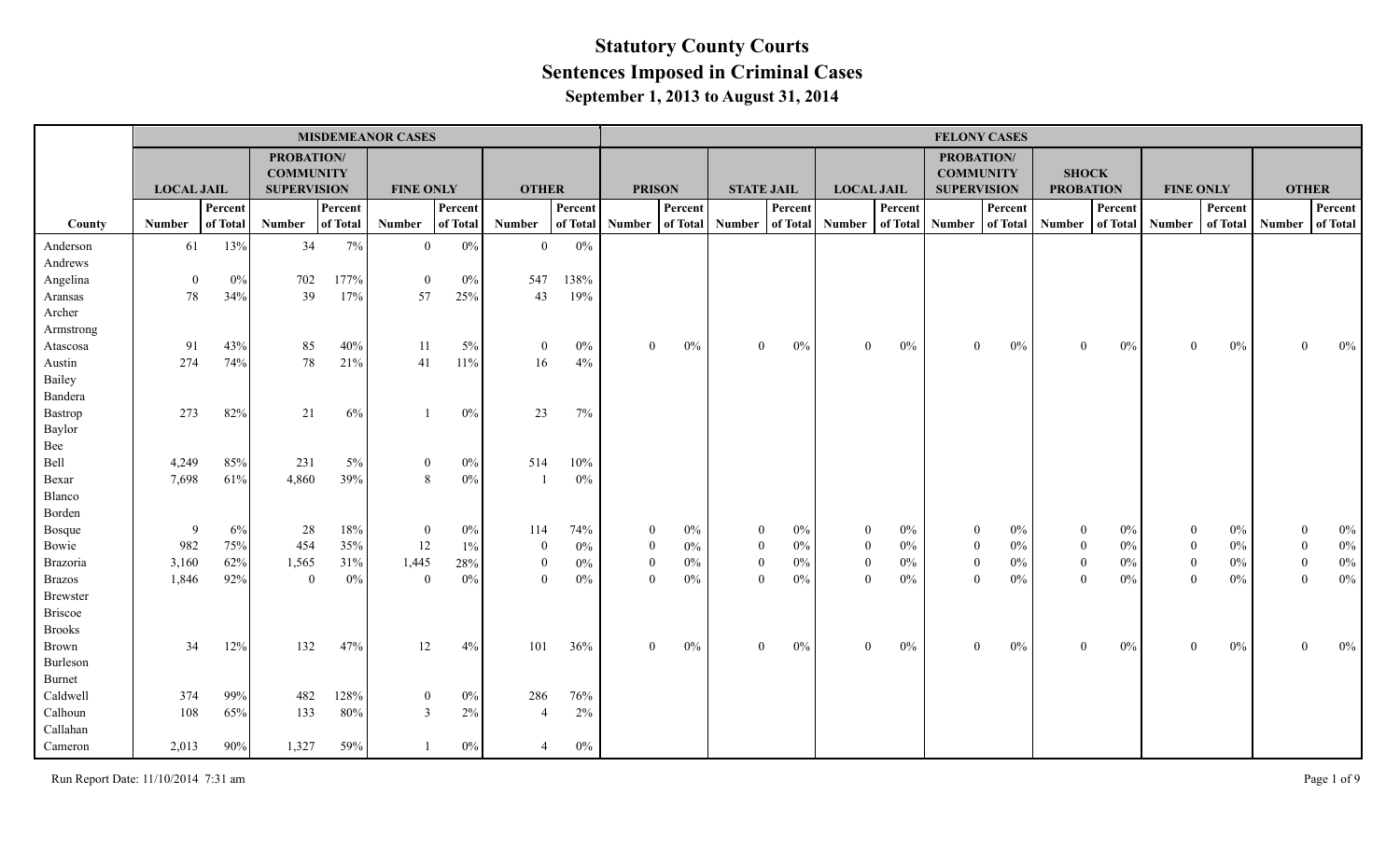|               |                   |          |                                                             |          | <b>MISDEMEANOR CASES</b> |          |                |         |                   |         |                   |         |                                       |         |                                                             | <b>FELONY CASES</b> |                                       |         |                   |          |                 |         |
|---------------|-------------------|----------|-------------------------------------------------------------|----------|--------------------------|----------|----------------|---------|-------------------|---------|-------------------|---------|---------------------------------------|---------|-------------------------------------------------------------|---------------------|---------------------------------------|---------|-------------------|----------|-----------------|---------|
|               | <b>LOCAL JAIL</b> |          | <b>PROBATION/</b><br><b>COMMUNITY</b><br><b>SUPERVISION</b> |          | <b>FINE ONLY</b>         |          | <b>OTHER</b>   |         | <b>PRISON</b>     |         | <b>STATE JAIL</b> |         | <b>LOCAL JAIL</b>                     |         | <b>PROBATION/</b><br><b>COMMUNITY</b><br><b>SUPERVISION</b> |                     | <b>SHOCK</b><br><b>PROBATION</b>      |         | <b>FINE ONLY</b>  |          | <b>OTHER</b>    |         |
|               |                   | Percent  |                                                             | Percent  |                          | Percent  |                | Percent |                   | Percent |                   | Percent |                                       | Percent |                                                             | Percent             |                                       | Percent |                   | Percent  |                 | Percent |
| County        | <b>Number</b>     | of Total | <b>Number</b>                                               | of Total | <b>Number</b>            | of Total | Number         |         | of Total   Number |         |                   |         | of Total   Number   of Total   Number |         |                                                             |                     | of Total   Number   of Total   Number |         | of Total   Number | of Total | Number of Total |         |
| Camp          |                   |          |                                                             |          |                          |          |                |         |                   |         |                   |         |                                       |         |                                                             |                     |                                       |         |                   |          |                 |         |
| Carson        |                   |          |                                                             |          |                          |          |                |         |                   |         |                   |         |                                       |         |                                                             |                     |                                       |         |                   |          |                 |         |
| Cass          | 126               | 36%      | 102                                                         | 29%      | 2                        | $1\%$    | $\overline{0}$ | $0\%$   | $\mathbf{1}$      | 50%     | $\overline{0}$    | $0\%$   | $\overline{0}$                        | $0\%$   |                                                             | 50%                 | $\mathbf{0}$                          | $0\%$   | $\overline{0}$    | $0\%$    |                 | $0\%$   |
| Castro        |                   |          |                                                             |          |                          |          |                |         |                   |         |                   |         |                                       |         |                                                             |                     |                                       |         |                   |          |                 |         |
| Chambers      |                   |          |                                                             |          |                          |          |                |         |                   |         |                   |         |                                       |         |                                                             |                     |                                       |         |                   |          |                 |         |
| Cherokee      | $\overline{0}$    | 0%       | 143                                                         | 43%      | $\Omega$                 | $0\%$    | 192            | 57%     | $\theta$          | $0\%$   | $\overline{0}$    | $0\%$   | $\overline{0}$                        | $0\%$   | $\overline{0}$                                              | $0\%$               | $\mathbf{0}$                          | $0\%$   | $\overline{0}$    | $0\%$    |                 | 0%      |
| Childress     |                   |          |                                                             |          |                          |          |                |         |                   |         |                   |         |                                       |         |                                                             |                     |                                       |         |                   |          |                 |         |
| Clay          |                   |          |                                                             |          |                          |          |                |         |                   |         |                   |         |                                       |         |                                                             |                     |                                       |         |                   |          |                 |         |
| Cochran       |                   |          |                                                             |          |                          |          |                |         |                   |         |                   |         |                                       |         |                                                             |                     |                                       |         |                   |          |                 |         |
| Coke          |                   |          |                                                             |          |                          |          |                |         |                   |         |                   |         |                                       |         |                                                             |                     |                                       |         |                   |          |                 |         |
| Coleman       |                   |          |                                                             |          |                          |          |                |         |                   |         |                   |         |                                       |         |                                                             |                     |                                       |         |                   |          |                 |         |
| Collin        | 2,647             | 62%      | 4,297                                                       | 101%     | 66                       | 2%       |                | $0\%$   |                   |         |                   |         |                                       |         |                                                             |                     |                                       |         |                   |          |                 |         |
| Collingsworth |                   |          |                                                             |          |                          |          |                |         |                   |         |                   |         |                                       |         |                                                             |                     |                                       |         |                   |          |                 |         |
| Colorado      |                   |          |                                                             |          |                          |          |                |         |                   |         |                   |         |                                       |         |                                                             |                     |                                       |         |                   |          |                 |         |
| Comal         | 212               | 26%      | 600                                                         | 73%      | 15                       | 2%       | $\theta$       | $0\%$   |                   |         |                   |         |                                       |         |                                                             |                     |                                       |         |                   |          |                 |         |
| Comanche      |                   |          |                                                             |          |                          |          |                |         |                   |         |                   |         |                                       |         |                                                             |                     |                                       |         |                   |          |                 |         |
| Concho        |                   |          |                                                             |          |                          |          |                |         |                   |         |                   |         |                                       |         |                                                             |                     |                                       |         |                   |          |                 |         |
| Cooke         | 382               | 60%      | 227                                                         | 36%      | 30                       | 5%       | $\bf{0}$       | $0\%$   |                   |         |                   |         |                                       |         |                                                             |                     |                                       |         |                   |          |                 |         |
| Coryell       | 122               | 23%      | 195                                                         | 37%      | $\overline{0}$           | $0\%$    | $\bf{0}$       | $0\%$   |                   |         |                   |         |                                       |         |                                                             |                     |                                       |         |                   |          |                 |         |
| Cottle        |                   |          |                                                             |          |                          |          |                |         |                   |         |                   |         |                                       |         |                                                             |                     |                                       |         |                   |          |                 |         |
| Crane         |                   |          |                                                             |          |                          |          |                |         |                   |         |                   |         |                                       |         |                                                             |                     |                                       |         |                   |          |                 |         |
| Crockett      |                   |          |                                                             |          |                          |          |                |         |                   |         |                   |         |                                       |         |                                                             |                     |                                       |         |                   |          |                 |         |
| Crosby        |                   |          |                                                             |          |                          |          |                |         |                   |         |                   |         |                                       |         |                                                             |                     |                                       |         |                   |          |                 |         |
| Culberson     |                   |          |                                                             |          |                          |          |                |         |                   |         |                   |         |                                       |         |                                                             |                     |                                       |         |                   |          |                 |         |
| Dallam        |                   |          |                                                             |          |                          |          |                |         |                   |         |                   |         |                                       |         |                                                             |                     |                                       |         |                   |          |                 |         |
| Dallas        | 16,308            | 72%      | 12,612                                                      | 56%      |                          | 14%      | 30             |         |                   | 0%      | $\Omega$          | $0\%$   | 0                                     | $0\%$   |                                                             | $0\%$               |                                       | $0\%$   | $\Omega$          | $0\%$    |                 |         |
|               |                   |          |                                                             |          | 3,141                    |          |                | $0\%$   |                   |         |                   |         |                                       |         |                                                             |                     |                                       |         |                   |          |                 | $0\%$   |
| Dawson        |                   |          |                                                             |          |                          |          |                |         |                   |         |                   |         |                                       |         |                                                             |                     |                                       |         |                   |          |                 |         |
| De Witt       |                   |          |                                                             |          |                          |          |                |         |                   |         |                   |         |                                       |         |                                                             |                     |                                       |         |                   |          |                 |         |
| Deaf Smith    |                   |          |                                                             |          |                          |          |                |         |                   |         |                   |         |                                       |         |                                                             |                     |                                       |         |                   |          |                 |         |
| Delta         |                   |          |                                                             |          |                          |          |                |         |                   |         |                   |         |                                       |         |                                                             |                     |                                       |         |                   |          |                 |         |
| Denton        | 2,965             | 72%      | 3,605                                                       | 87%      | $\Omega$                 | 0%       | $\theta$       | $0\%$   | 66                | 57%     | 8                 | 7%      | $7^{\circ}$                           | 6%      | 48                                                          | 41%                 | $\theta$                              | 0%      |                   | $0\%$    |                 | $0\%$   |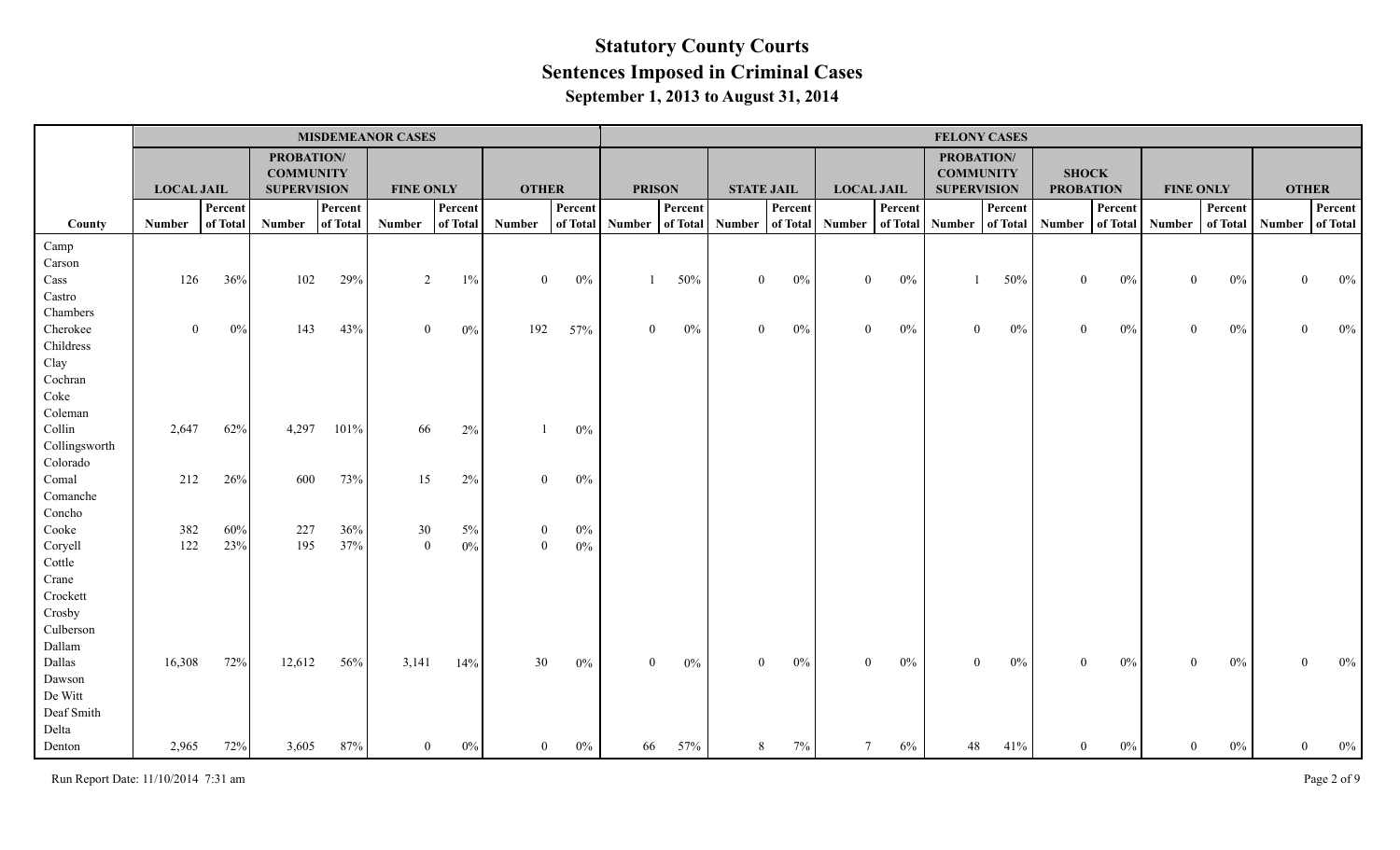|           |                   |          |                                                             |          | <b>MISDEMEANOR CASES</b> |          |               |         |                   |               |                              |         |                   |         |                                                             | <b>FELONY CASES</b> |                                  |         |                   |         |                   |          |
|-----------|-------------------|----------|-------------------------------------------------------------|----------|--------------------------|----------|---------------|---------|-------------------|---------------|------------------------------|---------|-------------------|---------|-------------------------------------------------------------|---------------------|----------------------------------|---------|-------------------|---------|-------------------|----------|
|           | <b>LOCAL JAIL</b> |          | <b>PROBATION/</b><br><b>COMMUNITY</b><br><b>SUPERVISION</b> |          | <b>FINE ONLY</b>         |          | <b>OTHER</b>  |         |                   | <b>PRISON</b> | <b>STATE JAIL</b>            |         | <b>LOCAL JAIL</b> |         | <b>PROBATION/</b><br><b>COMMUNITY</b><br><b>SUPERVISION</b> |                     | <b>SHOCK</b><br><b>PROBATION</b> |         | <b>FINE ONLY</b>  |         | <b>OTHER</b>      |          |
|           |                   | Percent  |                                                             | Percent  |                          | Percent  |               | Percent |                   | Percent       |                              | Percent |                   | Percent |                                                             | Percent             |                                  | Percent |                   | Percent |                   | Percent  |
| County    | <b>Number</b>     | of Total | <b>Number</b>                                               | of Total | <b>Number</b>            | of Total | <b>Number</b> |         | of Total   Number |               | of Total   Number   of Total |         | Number            |         | of Total   Number   of Total                                |                     | Number                           |         | of Total   Number |         | of Total   Number | of Total |
| Dickens   |                   |          |                                                             |          |                          |          |               |         |                   |               |                              |         |                   |         |                                                             |                     |                                  |         |                   |         |                   |          |
| Dimmit    |                   |          |                                                             |          |                          |          |               |         |                   |               |                              |         |                   |         |                                                             |                     |                                  |         |                   |         |                   |          |
| Donley    |                   |          |                                                             |          |                          |          |               |         |                   |               |                              |         |                   |         |                                                             |                     |                                  |         |                   |         |                   |          |
| Duval     |                   |          |                                                             |          |                          |          |               |         |                   |               |                              |         |                   |         |                                                             |                     |                                  |         |                   |         |                   |          |
| Eastland  |                   |          |                                                             |          |                          |          |               |         |                   |               |                              |         |                   |         |                                                             |                     |                                  |         |                   |         |                   |          |
| Ector     | 1,655             | 58%      | 1,335                                                       | 46%      | 142                      | 5%       | $\theta$      | $0\%$   | $\Omega$          | $0\%$         | $\Omega$                     | $0\%$   | $\overline{0}$    | $0\%$   | $\overline{0}$                                              | $0\%$               | $\overline{0}$                   | $0\%$   | $\overline{0}$    | $0\%$   |                   | $0\%$    |
| Edwards   |                   |          |                                                             |          |                          |          |               |         |                   |               |                              |         |                   |         |                                                             |                     |                                  |         |                   |         |                   |          |
| El Paso   | 4,240             | 67%      | 2,827                                                       | 44%      | 415                      | 7%       | 6             | $0\%$   |                   |               |                              |         |                   |         |                                                             |                     |                                  |         |                   |         |                   |          |
| Ellis     | 839               | 61%      | 509                                                         | 37%      | 16                       | $1\%$    |               | $1\%$   | $\overline{0}$    | $0\%$         | $\overline{0}$               | $0\%$   | $\overline{0}$    | $0\%$   | $\overline{0}$                                              | $0\%$               | $\theta$                         | $0\%$   | $\mathbf{0}$      | $0\%$   |                   | $0\%$    |
| Erath     | 379               | 72%      | 147                                                         | 28%      | $\overline{1}$           | 0%       | $\mathbf{0}$  | $0\%$   | $\Omega$          | $0\%$         | $\theta$                     | $0\%$   | $\theta$          | $0\%$   | $\overline{0}$                                              | $0\%$               | $\overline{0}$                   | $0\%$   | $\mathbf{0}$      | $0\%$   | $\Omega$          | $0\%$    |
| Falls     |                   |          |                                                             |          |                          |          |               |         |                   |               |                              |         |                   |         |                                                             |                     |                                  |         |                   |         |                   |          |
| Fannin    | 297               | 75%      | 200                                                         | 51%      | 6                        | 2%       | $\mathbf{0}$  | $0\%$   |                   |               |                              |         |                   |         |                                                             |                     |                                  |         |                   |         |                   |          |
| Fayette   |                   |          |                                                             |          |                          |          |               |         |                   |               |                              |         |                   |         |                                                             |                     |                                  |         |                   |         |                   |          |
| Fisher    | $\overline{0}$    | $0\%$    | $\bf{0}$                                                    | $0\%$    | $\overline{0}$           | $0\%$    | $\theta$      | $0\%$   | $\Omega$          | 0%            | $\overline{0}$               | 0%      | $\overline{0}$    | $0\%$   | $\mathbf{0}$                                                | $0\%$               | $\overline{0}$                   | $0\%$   | $\mathbf{0}$      | $0\%$   |                   | $0\%$    |
| Floyd     |                   |          |                                                             |          |                          |          |               |         |                   |               |                              |         |                   |         |                                                             |                     |                                  |         |                   |         |                   |          |
| Foard     |                   |          |                                                             |          |                          |          |               |         |                   |               |                              |         |                   |         |                                                             |                     |                                  |         |                   |         |                   |          |
| Fort Bend | 1,990             | 68%      | 1,526                                                       | 52%      | 664                      | 23%      | 7             | $0\%$   |                   |               |                              |         |                   |         |                                                             |                     |                                  |         |                   |         |                   |          |
| Franklin  |                   |          |                                                             |          |                          |          |               |         |                   |               |                              |         |                   |         |                                                             |                     |                                  |         |                   |         |                   |          |
| Freestone |                   |          |                                                             |          |                          |          |               |         |                   |               |                              |         |                   |         |                                                             |                     |                                  |         |                   |         |                   |          |
| Frio      |                   |          |                                                             |          |                          |          |               |         |                   |               |                              |         |                   |         |                                                             |                     |                                  |         |                   |         |                   |          |
| Gaines    |                   |          |                                                             |          |                          |          |               |         |                   |               |                              |         |                   |         |                                                             |                     |                                  |         |                   |         |                   |          |
| Galveston | 2,907             | 55%      | 1,287                                                       | 25%      | 1,865                    | 36%      | 8             | $0\%$   |                   |               |                              |         |                   |         |                                                             |                     |                                  |         |                   |         |                   |          |
| Garza     |                   |          |                                                             |          |                          |          |               |         |                   |               |                              |         |                   |         |                                                             |                     |                                  |         |                   |         |                   |          |
| Gillespie |                   |          |                                                             |          |                          |          |               |         |                   |               |                              |         |                   |         |                                                             |                     |                                  |         |                   |         |                   |          |
| Glasscock |                   |          |                                                             |          |                          |          |               |         |                   |               |                              |         |                   |         |                                                             |                     |                                  |         |                   |         |                   |          |
| Goliad    |                   |          |                                                             |          |                          |          |               |         |                   |               |                              |         |                   |         |                                                             |                     |                                  |         |                   |         |                   |          |
| Gonzales  |                   |          |                                                             |          |                          |          |               |         |                   |               |                              |         |                   |         |                                                             |                     |                                  |         |                   |         |                   |          |
| Gray      |                   |          |                                                             |          |                          |          |               |         |                   |               |                              |         |                   |         |                                                             |                     |                                  |         |                   |         |                   |          |
| Grayson   | 1,889             | 81%      | 589                                                         | 25%      | 129                      | 6%       | $\theta$      | $0\%$   |                   |               |                              |         |                   |         |                                                             |                     |                                  |         |                   |         |                   |          |
| Gregg     | 1,110             | 60%      | 1,021                                                       | 55%      | 95                       | 5%       |               | $0\%$   |                   |               |                              |         |                   |         |                                                             |                     |                                  |         |                   |         |                   |          |
| Grimes    |                   |          |                                                             |          |                          |          |               |         |                   |               |                              |         |                   |         |                                                             |                     |                                  |         |                   |         |                   |          |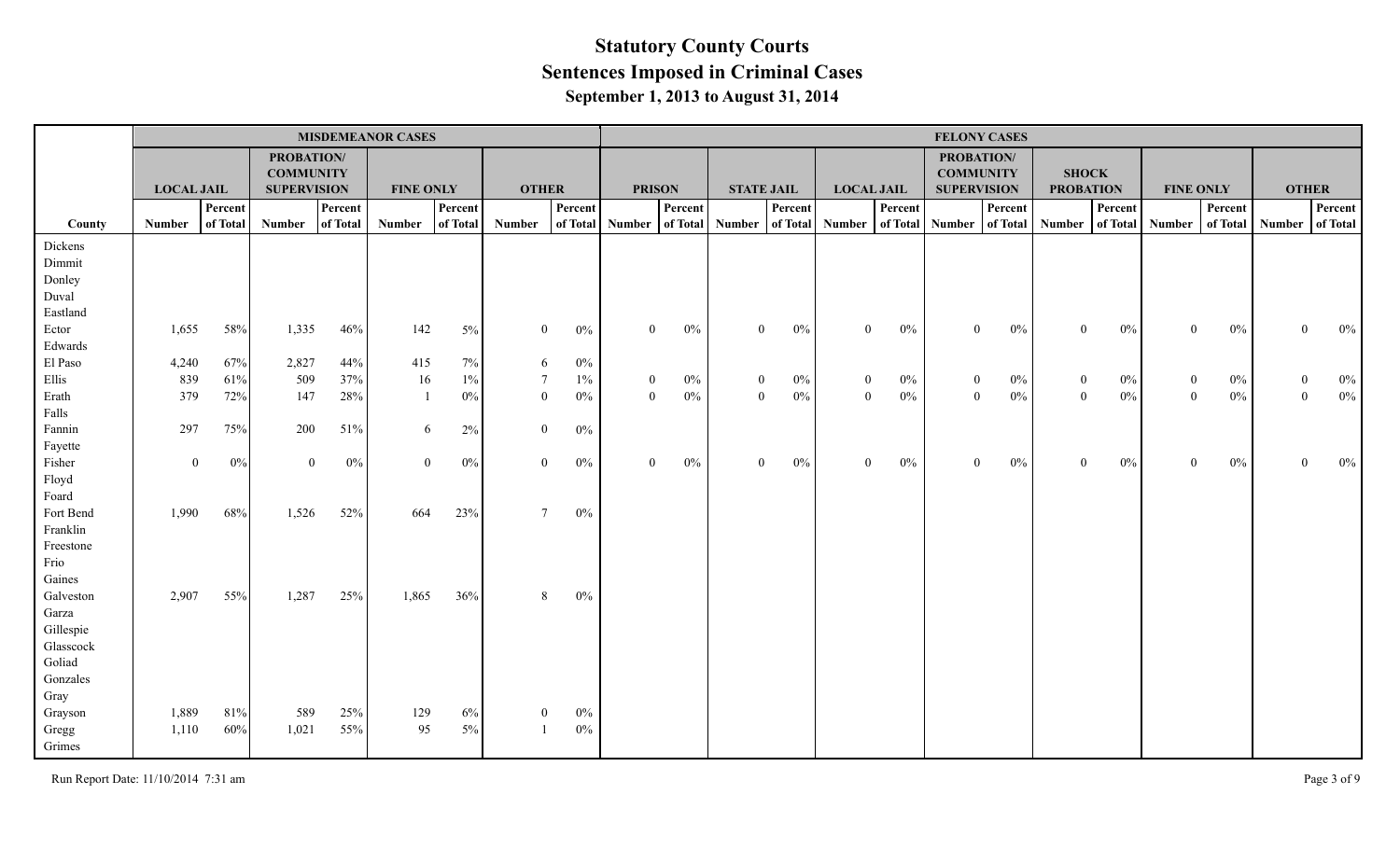|            |                   |          |                                                             |          | <b>MISDEMEANOR CASES</b> |          |                  |          |                |          |                   |          |                   |          |                    | <b>FELONY CASES</b>                   |                                  |          |                  |          |                   |         |
|------------|-------------------|----------|-------------------------------------------------------------|----------|--------------------------|----------|------------------|----------|----------------|----------|-------------------|----------|-------------------|----------|--------------------|---------------------------------------|----------------------------------|----------|------------------|----------|-------------------|---------|
|            | <b>LOCAL JAIL</b> |          | <b>PROBATION/</b><br><b>COMMUNITY</b><br><b>SUPERVISION</b> |          | <b>FINE ONLY</b>         |          | <b>OTHER</b>     |          | <b>PRISON</b>  |          | <b>STATE JAIL</b> |          | <b>LOCAL JAIL</b> |          | <b>SUPERVISION</b> | <b>PROBATION/</b><br><b>COMMUNITY</b> | <b>SHOCK</b><br><b>PROBATION</b> |          | <b>FINE ONLY</b> |          | <b>OTHER</b>      |         |
|            |                   | Percent  |                                                             | Percent  |                          | Percent  |                  | Percent  |                | Percent  |                   | Percent  |                   | Percent  |                    | Percent                               |                                  | Percent  |                  | Percent  |                   | Percent |
| County     | <b>Number</b>     | of Total | Number                                                      | of Total | <b>Number</b>            | of Total | Number           | of Total | <b>Number</b>  | of Total | <b>Number</b>     | of Total | <b>Number</b>     | of Total |                    | Number   of Total                     | Number                           | of Total | <b>Number</b>    | of Total | Number   of Total |         |
| Guadalupe  | 554               | 74%      | 185                                                         | 25%      | 28                       | 4%       | $\theta$         | $0\%$    |                |          |                   |          |                   |          |                    |                                       |                                  |          |                  |          |                   |         |
| Hale       |                   |          |                                                             |          |                          |          |                  |          |                |          |                   |          |                   |          |                    |                                       |                                  |          |                  |          |                   |         |
| Hall       |                   |          |                                                             |          |                          |          |                  |          |                |          |                   |          |                   |          |                    |                                       |                                  |          |                  |          |                   |         |
| Hamilton   |                   |          |                                                             |          |                          |          |                  |          |                |          |                   |          |                   |          |                    |                                       |                                  |          |                  |          |                   |         |
| Hansford   |                   |          |                                                             |          |                          |          |                  |          |                |          |                   |          |                   |          |                    |                                       |                                  |          |                  |          |                   |         |
| Hardeman   |                   |          |                                                             |          |                          |          |                  |          |                |          |                   |          |                   |          |                    |                                       |                                  |          |                  |          |                   |         |
| Hardin     |                   |          |                                                             |          |                          |          |                  |          |                |          |                   |          |                   |          |                    |                                       |                                  |          |                  |          |                   |         |
| Harris     | 36,513            | 90%      | 4,088                                                       | 10%      | 158                      | $0\%$    | $\theta$         | $0\%$    |                |          |                   |          |                   |          |                    |                                       |                                  |          |                  |          |                   |         |
| Harrison   | 443               | 77%      | 384                                                         | 66%      | 65                       | 11%      | $\Omega$         | $0\%$    |                |          |                   |          |                   |          |                    |                                       |                                  |          |                  |          |                   |         |
| Hartley    |                   |          |                                                             |          |                          |          |                  |          |                |          |                   |          |                   |          |                    |                                       |                                  |          |                  |          |                   |         |
| Haskell    |                   |          |                                                             |          |                          |          |                  |          |                |          |                   |          |                   |          |                    |                                       |                                  |          |                  |          |                   |         |
| Hays       | 797               | 61%      | 234                                                         | 18%      | 44                       | 3%       | $\overline{0}$   | $0\%$    |                |          |                   |          |                   |          |                    |                                       |                                  |          |                  |          |                   |         |
| Hemphill   |                   |          |                                                             |          |                          |          |                  |          |                |          |                   |          |                   |          |                    |                                       |                                  |          |                  |          |                   |         |
| Henderson  | 692               | 70%      | 436                                                         | 44%      | 0                        | $0\%$    | $\Omega$         | $0\%$    | $\mathbf{0}$   | $0\%$    | $\overline{0}$    | $0\%$    | $\overline{0}$    | $0\%$    |                    | $0\%$<br>$\overline{0}$               | $\overline{0}$                   | $0\%$    | $\mathbf{0}$     | $0\%$    | $\Omega$          | $0\%$   |
| Hidalgo    | 7,747             | 112%     | $\overline{0}$                                              | $0\%$    | $\left($                 | 0%       | $\overline{0}$   | $0\%$    |                |          |                   |          |                   |          |                    |                                       |                                  |          |                  |          |                   |         |
| Hill       | 641               | 121%     | $\overline{0}$                                              | $0\%$    | $\overline{0}$           | 0%       | $\overline{0}$   | $0\%$    | $\overline{0}$ | $0\%$    | $\overline{0}$    | $0\%$    | $\overline{0}$    | $0\%$    |                    | $0\%$<br>$\mathbf{0}$                 | $\mathbf{0}$                     | $0\%$    | $\overline{0}$   | $0\%$    | $\theta$          | $0\%$   |
| Hockley    |                   |          |                                                             |          |                          |          |                  |          |                |          |                   |          |                   |          |                    |                                       |                                  |          |                  |          |                   |         |
| Hood       | 355               | 47%      | 393                                                         | 52%      | 6                        | $1\%$    | $\boldsymbol{0}$ | $0\%$    | $\mathbf{0}$   | $0\%$    | $\overline{0}$    | $0\%$    | $\overline{0}$    | $0\%$    |                    | $0\%$<br>$\overline{0}$               | $\overline{0}$                   | $0\%$    | $\overline{0}$   | $0\%$    | $\Omega$          | $0\%$   |
| Hopkins    | 89                | 26%      | 66                                                          | 20%      | 176                      | 52%      | 2                | $1\%$    | $\theta$       | $0\%$    | $\overline{0}$    | $0\%$    | $\overline{0}$    | $0\%$    |                    | $0\%$<br>$\overline{0}$               | $\mathbf{0}$                     | 0%       | $\mathbf{0}$     | $0\%$    | $\overline{0}$    | $0\%$   |
| Houston    | 141               | 73%      | 136                                                         | 71%      | $\overline{4}$           | 2%       | 11               | 6%       |                |          |                   |          |                   |          |                    |                                       |                                  |          |                  |          |                   |         |
| Howard     |                   |          |                                                             |          |                          |          |                  |          |                |          |                   |          |                   |          |                    |                                       |                                  |          |                  |          |                   |         |
| Hudspeth   |                   |          |                                                             |          |                          |          |                  |          |                |          |                   |          |                   |          |                    |                                       |                                  |          |                  |          |                   |         |
| Hunt       | 489               | 62%      | 303                                                         | 38%      |                          | $0\%$    | $\theta$         | $0\%$    | $\theta$       | $0\%$    | $\theta$          | $0\%$    | $\theta$          | $0\%$    |                    | $0\%$<br>$\overline{0}$               | $\theta$                         | $0\%$    | $\overline{0}$   | $0\%$    | $\Omega$          | $0\%$   |
| Hutchinson |                   |          |                                                             |          |                          |          |                  |          |                |          |                   |          |                   |          |                    |                                       |                                  |          |                  |          |                   |         |
| Irion      |                   |          |                                                             |          |                          |          |                  |          |                |          |                   |          |                   |          |                    |                                       |                                  |          |                  |          |                   |         |
| Jack       |                   |          |                                                             |          |                          |          |                  |          |                |          |                   |          |                   |          |                    |                                       |                                  |          |                  |          |                   |         |
| Jackson    |                   |          |                                                             |          |                          |          |                  |          |                |          |                   |          |                   |          |                    |                                       |                                  |          |                  |          |                   |         |
| Jasper     |                   |          |                                                             |          |                          |          |                  |          |                |          |                   |          |                   |          |                    |                                       |                                  |          |                  |          |                   |         |
| Jeff Davis |                   |          |                                                             |          |                          |          |                  |          |                |          |                   |          |                   |          |                    |                                       |                                  |          |                  |          |                   |         |
| Jefferson  | 2,474             | 82%      | 1,256                                                       | 42%      | 247                      | 8%       |                  | $0\%$    |                | $0\%$    | 0                 | $0\%$    | $\Omega$          | $0\%$    |                    | $0\%$                                 |                                  | 0%       |                  | $0\%$    |                   | $0\%$   |
| Jim Hogg   |                   |          |                                                             |          |                          |          |                  |          |                |          |                   |          |                   |          |                    |                                       |                                  |          |                  |          |                   |         |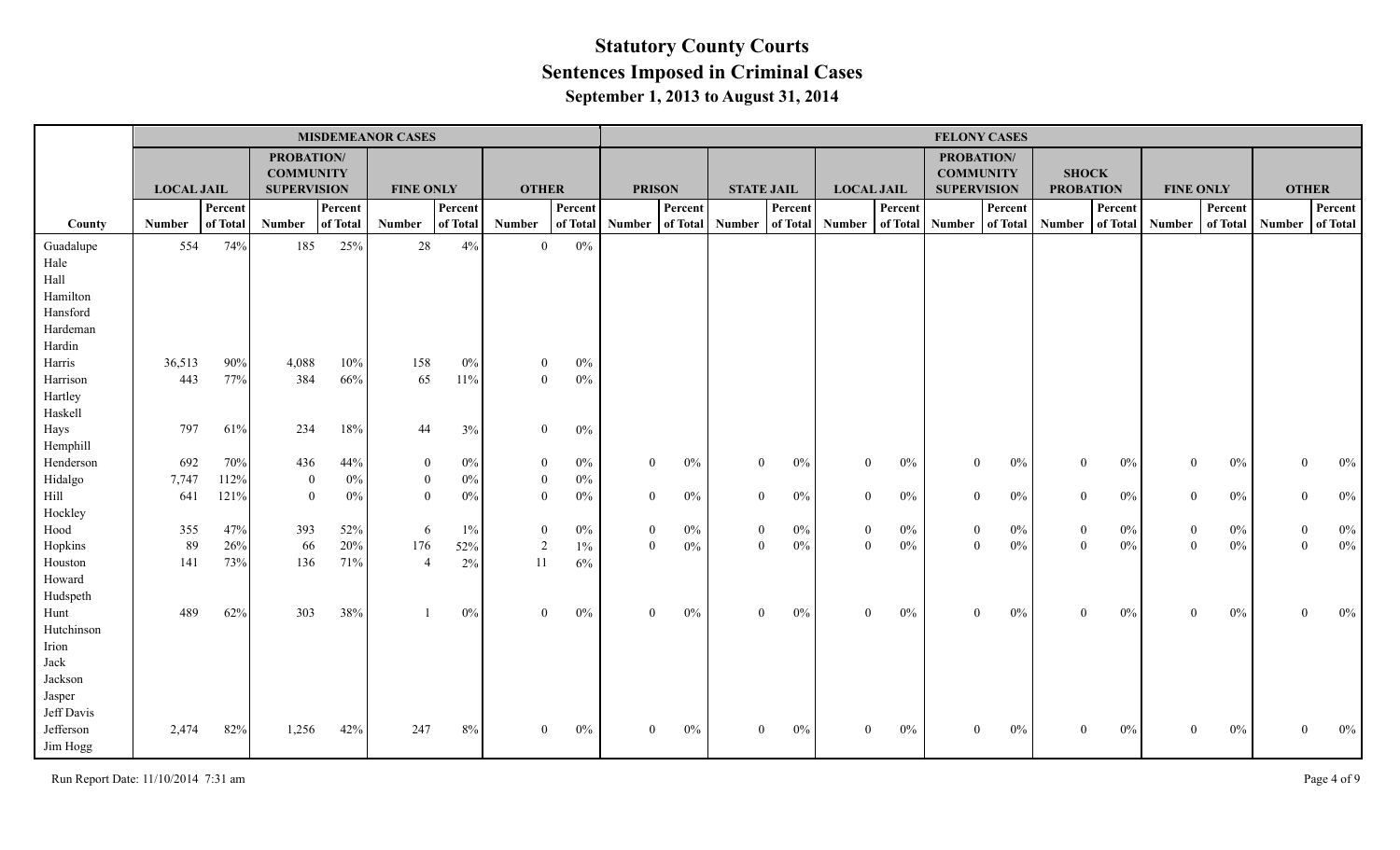|                  |                   |                     |                                                             |         | <b>MISDEMEANOR CASES</b> |                     |               |         |                          |               |                   |                     |                                       |         |                                                             | <b>FELONY CASES</b> |                                  |         |                   |         |                   |                     |
|------------------|-------------------|---------------------|-------------------------------------------------------------|---------|--------------------------|---------------------|---------------|---------|--------------------------|---------------|-------------------|---------------------|---------------------------------------|---------|-------------------------------------------------------------|---------------------|----------------------------------|---------|-------------------|---------|-------------------|---------------------|
|                  | <b>LOCAL JAIL</b> |                     | <b>PROBATION/</b><br><b>COMMUNITY</b><br><b>SUPERVISION</b> |         | <b>FINE ONLY</b>         |                     | <b>OTHER</b>  |         |                          | <b>PRISON</b> | <b>STATE JAIL</b> |                     | <b>LOCAL JAIL</b>                     |         | <b>PROBATION/</b><br><b>COMMUNITY</b><br><b>SUPERVISION</b> |                     | <b>SHOCK</b><br><b>PROBATION</b> |         | <b>FINE ONLY</b>  |         | <b>OTHER</b>      |                     |
| County           | <b>Number</b>     | Percent<br>of Total | Number   of Total                                           | Percent | <b>Number</b>            | Percent<br>of Total | <b>Number</b> | Percent | of Total Number of Total | Percent       | Number            | Percent<br>of Total | Number   of Total   Number   of Total | Percent |                                                             | Percent             | Number                           | Percent | of Total   Number | Percent | of Total   Number | Percent<br>of Total |
| Jim Wells        |                   |                     |                                                             |         |                          |                     |               |         |                          |               |                   |                     |                                       |         |                                                             |                     |                                  |         |                   |         |                   |                     |
| Johnson          | 725               | 49%                 | 448                                                         | 30%     | 311                      | 21%                 | 6             | $0\%$   | $\overline{0}$           | $0\%$         | $\theta$          | $0\%$               | $\theta$                              | $0\%$   | $\theta$                                                    | $0\%$               | $\theta$                         | $0\%$   | $\overline{0}$    | $0\%$   |                   | $0\%$               |
| Jones            |                   |                     |                                                             |         |                          |                     |               |         |                          |               |                   |                     |                                       |         |                                                             |                     |                                  |         |                   |         |                   |                     |
| Karnes           |                   |                     |                                                             |         |                          |                     |               |         |                          |               |                   |                     |                                       |         |                                                             |                     |                                  |         |                   |         |                   |                     |
| Kaufman          | 432               | 50%                 | 426                                                         | 49%     | $\Omega$                 | $0\%$               | 2             | $0\%$   | $\overline{0}$           | $0\%$         | $\overline{0}$    | $0\%$               | $\mathbf{0}$                          | $0\%$   | $\overline{0}$                                              | $0\%$               | $\overline{0}$                   | $0\%$   | $\overline{0}$    | $0\%$   | 86                | 128%                |
| Kendall          | 114               | 49%                 | 305                                                         | 130%    | $\overline{0}$           | $0\%$               | $\mathbf{3}$  | $1\%$   |                          |               |                   |                     |                                       |         |                                                             |                     |                                  |         |                   |         |                   |                     |
| Kenedy           |                   |                     |                                                             |         |                          |                     |               |         |                          |               |                   |                     |                                       |         |                                                             |                     |                                  |         |                   |         |                   |                     |
| Kent             |                   |                     |                                                             |         |                          |                     |               |         |                          |               |                   |                     |                                       |         |                                                             |                     |                                  |         |                   |         |                   |                     |
| Kerr             | 624               | 75%                 | 251                                                         | 30%     | 24                       | 3%                  | 8             | $1\%$   |                          |               |                   |                     |                                       |         |                                                             |                     |                                  |         |                   |         |                   |                     |
| Kimble           |                   |                     |                                                             |         |                          |                     |               |         |                          |               |                   |                     |                                       |         |                                                             |                     |                                  |         |                   |         |                   |                     |
| King             |                   |                     |                                                             |         |                          |                     |               |         |                          |               |                   |                     |                                       |         |                                                             |                     |                                  |         |                   |         |                   |                     |
| Kinney           |                   |                     |                                                             |         |                          |                     |               |         |                          |               |                   |                     |                                       |         |                                                             |                     |                                  |         |                   |         |                   |                     |
| Kleberg          | 140               | 54%                 | 119                                                         | 46%     |                          | $0\%$               | $\Omega$      | $0\%$   | $\overline{0}$           | $0\%$         | $\theta$          | $0\%$               | $\theta$                              | $0\%$   | $\overline{0}$                                              | $0\%$               | $\mathbf{0}$                     | $0\%$   | $\overline{0}$    | $0\%$   |                   | $0\%$               |
| Knox<br>La Salle |                   |                     |                                                             |         |                          |                     |               |         |                          |               |                   |                     |                                       |         |                                                             |                     |                                  |         |                   |         |                   |                     |
| Lamar            |                   |                     |                                                             |         |                          |                     |               |         |                          |               |                   |                     |                                       |         |                                                             |                     |                                  |         |                   |         |                   |                     |
| Lamb             |                   |                     |                                                             |         |                          |                     |               |         |                          |               |                   |                     |                                       |         |                                                             |                     |                                  |         |                   |         |                   |                     |
| Lampasas         |                   |                     |                                                             |         |                          |                     |               |         |                          |               |                   |                     |                                       |         |                                                             |                     |                                  |         |                   |         |                   |                     |
| Lavaca           |                   |                     |                                                             |         |                          |                     |               |         |                          |               |                   |                     |                                       |         |                                                             |                     |                                  |         |                   |         |                   |                     |
| Lee              |                   |                     |                                                             |         |                          |                     |               |         |                          |               |                   |                     |                                       |         |                                                             |                     |                                  |         |                   |         |                   |                     |
| Leon             |                   |                     |                                                             |         |                          |                     |               |         |                          |               |                   |                     |                                       |         |                                                             |                     |                                  |         |                   |         |                   |                     |
| Liberty          | 519               | 52%                 | 332                                                         | 33%     | 140                      | 14%                 | 3             | $0\%$   | $\overline{0}$           | $0\%$         | $\theta$          | $0\%$               | $\theta$                              | $0\%$   | $\theta$                                                    | $0\%$               | $\Omega$                         | $0\%$   | $\overline{0}$    | $0\%$   |                   | $0\%$               |
| Limestone        |                   |                     |                                                             |         |                          |                     |               |         |                          |               |                   |                     |                                       |         |                                                             |                     |                                  |         |                   |         |                   |                     |
| Lipscomb         |                   |                     |                                                             |         |                          |                     |               |         |                          |               |                   |                     |                                       |         |                                                             |                     |                                  |         |                   |         |                   |                     |
| Live Oak         |                   |                     |                                                             |         |                          |                     |               |         |                          |               |                   |                     |                                       |         |                                                             |                     |                                  |         |                   |         |                   |                     |
| Llano            |                   |                     |                                                             |         |                          |                     |               |         |                          |               |                   |                     |                                       |         |                                                             |                     |                                  |         |                   |         |                   |                     |
| Loving           |                   |                     |                                                             |         |                          |                     |               |         |                          |               |                   |                     |                                       |         |                                                             |                     |                                  |         |                   |         |                   |                     |
| Lubbock          | 1,823             | 84%                 | 727                                                         | 34%     | 2                        | $0\%$               | $\theta$      | $0\%$   |                          |               |                   |                     |                                       |         |                                                             |                     |                                  |         |                   |         |                   |                     |
| Lynn             |                   |                     |                                                             |         |                          |                     |               |         |                          |               |                   |                     |                                       |         |                                                             |                     |                                  |         |                   |         |                   |                     |
| Madison          |                   |                     |                                                             |         |                          |                     |               |         |                          |               |                   |                     |                                       |         |                                                             |                     |                                  |         |                   |         |                   |                     |
| Marion           |                   |                     |                                                             |         |                          |                     |               |         |                          |               |                   |                     |                                       |         |                                                             |                     |                                  |         |                   |         |                   |                     |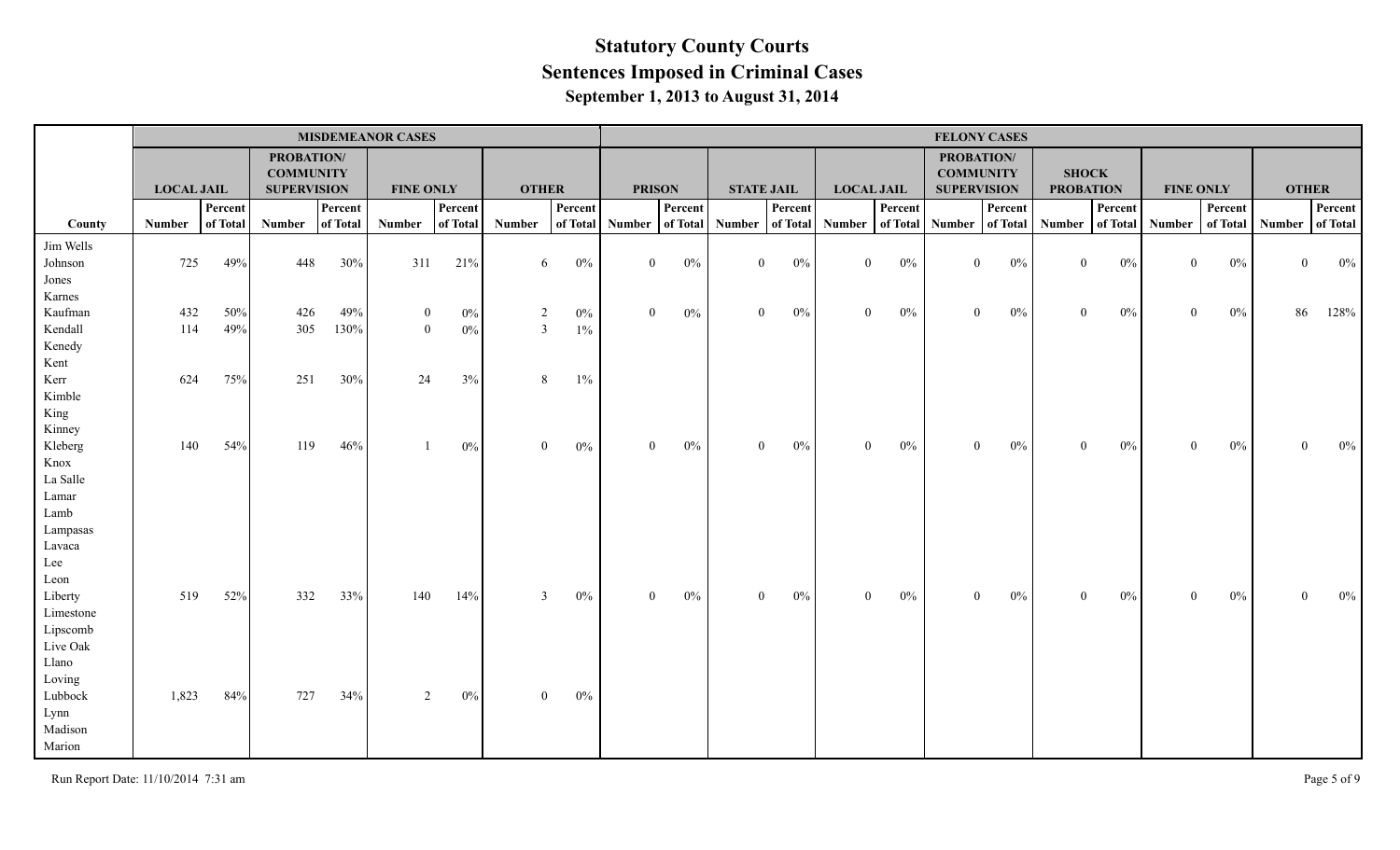|             |                   |          |                                                             |          | <b>MISDEMEANOR CASES</b> |          |               |         |                 |         |                          |         |                   |         |                                                             | <b>FELONY CASES</b> |                                  |         |                   |         |                   |          |
|-------------|-------------------|----------|-------------------------------------------------------------|----------|--------------------------|----------|---------------|---------|-----------------|---------|--------------------------|---------|-------------------|---------|-------------------------------------------------------------|---------------------|----------------------------------|---------|-------------------|---------|-------------------|----------|
|             | <b>LOCAL JAIL</b> |          | <b>PROBATION/</b><br><b>COMMUNITY</b><br><b>SUPERVISION</b> |          | <b>FINE ONLY</b>         |          | <b>OTHER</b>  |         | <b>PRISON</b>   |         | <b>STATE JAIL</b>        |         | <b>LOCAL JAIL</b> |         | <b>PROBATION/</b><br><b>COMMUNITY</b><br><b>SUPERVISION</b> |                     | <b>SHOCK</b><br><b>PROBATION</b> |         | <b>FINE ONLY</b>  |         | <b>OTHER</b>      |          |
|             |                   | Percent  |                                                             | Percent  |                          | Percent  |               | Percent |                 | Percent |                          | Percent |                   | Percent |                                                             | Percent             |                                  | Percent |                   | Percent |                   | Percent  |
| County      | <b>Number</b>     | of Total | <b>Number</b>                                               | of Total | <b>Number</b>            | of Total | <b>Number</b> |         | of Total Number |         | of Total Number of Total |         | <b>Number</b>     |         | of Total   Number   of Total                                |                     | Number                           |         | of Total   Number |         | of Total   Number | of Total |
| Martin      |                   |          |                                                             |          |                          |          |               |         |                 |         |                          |         |                   |         |                                                             |                     |                                  |         |                   |         |                   |          |
| Mason       |                   |          |                                                             |          |                          |          |               |         |                 |         |                          |         |                   |         |                                                             |                     |                                  |         |                   |         |                   |          |
| Matagorda   |                   |          |                                                             |          |                          |          |               |         |                 |         |                          |         |                   |         |                                                             |                     |                                  |         |                   |         |                   |          |
| Maverick    |                   |          |                                                             |          |                          |          |               |         |                 |         |                          |         |                   |         |                                                             |                     |                                  |         |                   |         |                   |          |
| McCulloch   |                   |          |                                                             |          |                          |          |               |         |                 |         |                          |         |                   |         |                                                             |                     |                                  |         |                   |         |                   |          |
| McLennan    | 2,141             | 73%      | 772                                                         | 26%      |                          | $0\%$    | $\theta$      | $0\%$   |                 |         |                          |         |                   |         |                                                             |                     |                                  |         |                   |         |                   |          |
| McMullen    |                   |          |                                                             |          |                          |          |               |         |                 |         |                          |         |                   |         |                                                             |                     |                                  |         |                   |         |                   |          |
| Medina      | 12                | 7%       | $\bf{0}$                                                    | $0\%$    | 3                        | 2%       |               | $1\%$   |                 |         |                          |         |                   |         |                                                             |                     |                                  |         |                   |         |                   |          |
| Menard      |                   |          |                                                             |          |                          |          |               |         |                 |         |                          |         |                   |         |                                                             |                     |                                  |         |                   |         |                   |          |
| Midland     | 1,232             | 43%      | 530                                                         | 19%      | 931                      | 33%      | 150           | $5\%$   | $\Omega$        | 0%      | $\overline{0}$           | 0%      | $\overline{0}$    | $0\%$   | $\mathbf{0}$                                                | $0\%$               | $\theta$                         | $0\%$   | $\mathbf{0}$      | $0\%$   |                   | $0\%$    |
| Milam       |                   |          |                                                             |          |                          |          |               |         |                 |         |                          |         |                   |         |                                                             |                     |                                  |         |                   |         |                   |          |
| Mills       |                   |          |                                                             |          |                          |          |               |         |                 |         |                          |         |                   |         |                                                             |                     |                                  |         |                   |         |                   |          |
| Mitchell    |                   |          |                                                             |          |                          |          |               |         |                 |         |                          |         |                   |         |                                                             |                     |                                  |         |                   |         |                   |          |
| Montague    |                   |          |                                                             |          |                          |          |               |         |                 |         |                          |         |                   |         |                                                             |                     |                                  |         |                   |         |                   |          |
| Montgomery  | 3,287             | 57%      | 1,641                                                       | 29%      | 1,813                    | 32%      | 2,736         | 48%     | $\Omega$        | $0\%$   | $\theta$                 | $0\%$   | $\theta$          | $0\%$   | $\Omega$                                                    | $0\%$               | $\Omega$                         | $0\%$   | $\theta$          | $0\%$   |                   | $0\%$    |
| Moore       | 231               | 60%      | 77                                                          | 20%      | 69                       | 18%      | 2             | $1\%$   | $\theta$        | $0\%$   | $\theta$                 | $0\%$   | $\theta$          | $0\%$   | $\overline{0}$                                              | $0\%$               | $\overline{0}$                   | $0\%$   | $\mathbf{0}$      | $0\%$   | $\Omega$          | $0\%$    |
| Morris      |                   |          |                                                             |          |                          |          |               |         |                 |         |                          |         |                   |         |                                                             |                     |                                  |         |                   |         |                   |          |
| Motley      |                   |          |                                                             |          |                          |          |               |         |                 |         |                          |         |                   |         |                                                             |                     |                                  |         |                   |         |                   |          |
| Nacogdoches | 803               | 46%      | 740                                                         | 43%      | $\Omega$                 | $0\%$    | 190           | 11%     | $\theta$        | $0\%$   | $\overline{0}$           | $0\%$   | $\mathbf{0}$      | $0\%$   | $\overline{0}$                                              | $0\%$               | $\mathbf{0}$                     | $0\%$   | $\theta$          | $0\%$   |                   | $0\%$    |
| Navarro     |                   |          |                                                             |          |                          |          |               |         | 68              | 35%     | 70                       | 36%     | 5                 | 3%      | 101                                                         | 51%                 |                                  | $1\%$   | 19                | 10%     | $\Omega$          | $0\%$    |
| Newton      |                   |          |                                                             |          |                          |          |               |         |                 |         |                          |         |                   |         |                                                             |                     |                                  |         |                   |         |                   |          |
| Nolan       | 148               | 49%      | 92                                                          | 31%      | 107                      | 36%      | $\theta$      | $0\%$   |                 |         |                          |         |                   |         |                                                             |                     |                                  |         |                   |         |                   |          |
| Nueces      | $\theta$          | $0\%$    | $\theta$                                                    | $0\%$    | $\theta$                 | $0\%$    | $\theta$      | $0\%$   |                 |         |                          |         |                   |         |                                                             |                     |                                  |         |                   |         |                   |          |
| Ochiltree   |                   |          |                                                             |          |                          |          |               |         |                 |         |                          |         |                   |         |                                                             |                     |                                  |         |                   |         |                   |          |
| Oldham      |                   |          |                                                             |          |                          |          |               |         |                 |         |                          |         |                   |         |                                                             |                     |                                  |         |                   |         |                   |          |
| Orange      | 538               | 66%      | 328                                                         | 40%      | 10                       | 1%       | 37            | $5\%$   |                 |         |                          |         |                   |         |                                                             |                     |                                  |         |                   |         |                   |          |
| Palo Pinto  |                   |          |                                                             |          |                          |          |               |         |                 |         |                          |         |                   |         |                                                             |                     |                                  |         |                   |         |                   |          |
| Panola      | 89                | 36%      | 180                                                         | 74%      | 6                        | 2%       | 3             | $1\%$   | 10              | 12%     | 27                       | 33%     |                   | $1\%$   | 63                                                          | 78%                 | $\bf{0}$                         | $0\%$   | $\mathbf{0}$      | $0\%$   | $\theta$          | $0\%$    |
| Parker      | 708               | 68%      | 21                                                          | 2%       | $\overline{0}$           | 0%       | $\Omega$      | $0\%$   | $\Omega$        | $0\%$   | $\theta$                 | 0%      | $\theta$          | $0\%$   | $\mathbf{0}$                                                | $0\%$               | $\Omega$                         | $0\%$   | $\mathbf{0}$      | $0\%$   | $\Omega$          | $0\%$    |
| Parmer      |                   |          |                                                             |          |                          |          |               |         |                 |         |                          |         |                   |         |                                                             |                     |                                  |         |                   |         |                   |          |
| Pecos       |                   |          |                                                             |          |                          |          |               |         |                 |         |                          |         |                   |         |                                                             |                     |                                  |         |                   |         |                   |          |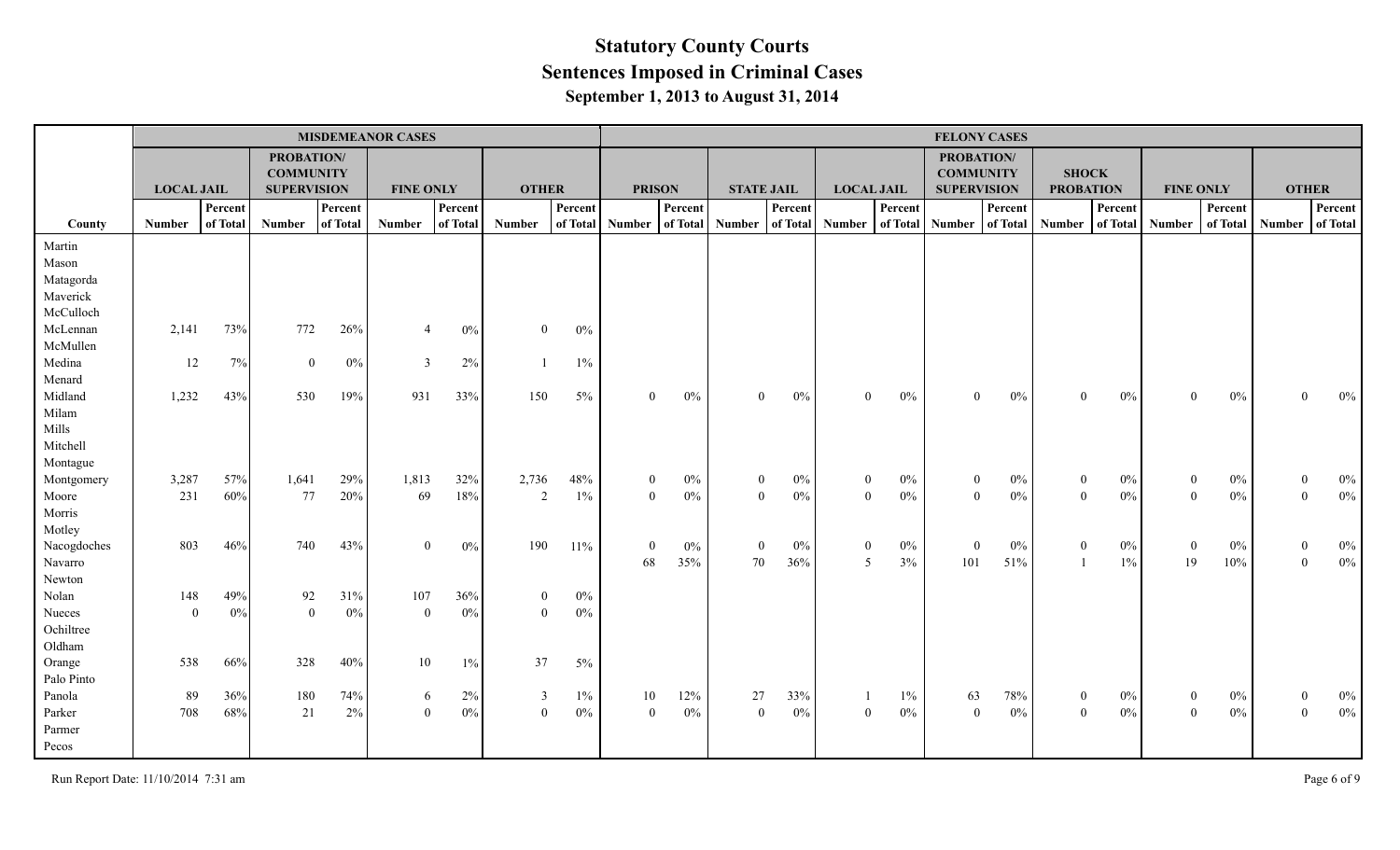|                    |                   |          |                                                             |          | <b>MISDEMEANOR CASES</b> |          |               |         |                 |          |                   |         |                   |         |                                                             | <b>FELONY CASES</b> |                                  |         |                   |         |                   |              |
|--------------------|-------------------|----------|-------------------------------------------------------------|----------|--------------------------|----------|---------------|---------|-----------------|----------|-------------------|---------|-------------------|---------|-------------------------------------------------------------|---------------------|----------------------------------|---------|-------------------|---------|-------------------|--------------|
|                    | <b>LOCAL JAIL</b> |          | <b>PROBATION/</b><br><b>COMMUNITY</b><br><b>SUPERVISION</b> |          | <b>FINE ONLY</b>         |          | <b>OTHER</b>  |         | <b>PRISON</b>   |          | <b>STATE JAIL</b> |         | <b>LOCAL JAIL</b> |         | <b>PROBATION/</b><br><b>COMMUNITY</b><br><b>SUPERVISION</b> |                     | <b>SHOCK</b><br><b>PROBATION</b> |         | <b>FINE ONLY</b>  |         |                   | <b>OTHER</b> |
|                    |                   | Percent  |                                                             | Percent  |                          | Percent  |               | Percent |                 | Percent  |                   | Percent |                   | Percent |                                                             | Percent             |                                  | Percent |                   | Percent |                   | Percent      |
| County             | <b>Number</b>     | of Total | <b>Number</b>                                               | of Total | <b>Number</b>            | of Total | <b>Number</b> |         | of Total Number | of Total | Number   of Total |         | Number            |         | of Total   Number   of Total                                |                     | Number                           |         | of Total   Number |         | of Total   Number | of Total     |
| Polk               | 225               | 59%      | 129                                                         | 34%      | 30                       | 8%       | $\theta$      | $0\%$   | $\theta$        | $0\%$    | $\theta$          | $0\%$   | $\theta$          | $0\%$   | $\overline{0}$                                              | $0\%$               | $\theta$                         | $0\%$   | $\theta$          | $0\%$   | $\theta$          | $0\%$        |
| Potter             | 1,457             | 78%      | 185                                                         | 10%      | 32                       | 2%       | 7             | $0\%$   |                 |          |                   |         |                   |         |                                                             |                     |                                  |         |                   |         |                   |              |
| Presidio           |                   |          |                                                             |          |                          |          |               |         |                 |          |                   |         |                   |         |                                                             |                     |                                  |         |                   |         |                   |              |
| Rains              |                   |          |                                                             |          |                          |          |               |         |                 |          |                   |         |                   |         |                                                             |                     |                                  |         |                   |         |                   |              |
| Randall            | 662               | 63%      | 137                                                         | 13%      | 251                      | 24%      | $\theta$      | $0\%$   |                 |          |                   |         |                   |         |                                                             |                     |                                  |         |                   |         |                   |              |
| Reagan             |                   |          |                                                             |          |                          |          |               |         |                 |          |                   |         |                   |         |                                                             |                     |                                  |         |                   |         |                   |              |
| Real               |                   |          |                                                             |          |                          |          |               |         |                 |          |                   |         |                   |         |                                                             |                     |                                  |         |                   |         |                   |              |
| Red River          |                   |          |                                                             |          |                          |          |               |         |                 |          |                   |         |                   |         |                                                             |                     |                                  |         |                   |         |                   |              |
| Reeves             | $\theta$          | $0\%$    | $\Omega$                                                    | $0\%$    |                          | $0\%$    | $\Omega$      | $0\%$   | $\Omega$        | $0\%$    | $\theta$          | 0%      | $\overline{0}$    | $0\%$   | $\overline{0}$                                              | $0\%$               | $\overline{0}$                   | $0\%$   | $\mathbf{0}$      | $0\%$   |                   | $0\%$        |
| Refugio<br>Roberts |                   |          |                                                             |          |                          |          |               |         |                 |          |                   |         |                   |         |                                                             |                     |                                  |         |                   |         |                   |              |
| Robertson          |                   |          |                                                             |          |                          |          |               |         |                 |          |                   |         |                   |         |                                                             |                     |                                  |         |                   |         |                   |              |
| Rockwall           | 468               | 78%      | 381                                                         | 64%      | $\overline{2}$           | 0%       | $\Omega$      | $0\%$   | $\theta$        | 0%       | $\Omega$          | $0\%$   | $\theta$          | $0\%$   | $\overline{0}$                                              | $0\%$               | $\overline{0}$                   | $0\%$   | $\mathbf{0}$      | $0\%$   |                   | 0%           |
| Runnels            |                   |          |                                                             |          |                          |          |               |         |                 |          |                   |         |                   |         |                                                             |                     |                                  |         |                   |         |                   |              |
| Rusk               | 28                | 7%       | 10                                                          | 3%       | 2                        | $1\%$    |               | $1\%$   | $\overline{0}$  | $0\%$    | $\overline{0}$    | $0\%$   | $\overline{0}$    | $0\%$   | $\mathbf{0}$                                                | $0\%$               | $\boldsymbol{0}$                 | $0\%$   | $\overline{0}$    | $0\%$   |                   | $0\%$        |
| Sabine             |                   |          |                                                             |          |                          |          |               |         |                 |          |                   |         |                   |         |                                                             |                     |                                  |         |                   |         |                   |              |
| San Augustine      |                   |          |                                                             |          |                          |          |               |         |                 |          |                   |         |                   |         |                                                             |                     |                                  |         |                   |         |                   |              |
| San Jacinto        |                   |          |                                                             |          |                          |          |               |         |                 |          |                   |         |                   |         |                                                             |                     |                                  |         |                   |         |                   |              |
| San Patricio       | 307               | 45%      | 458                                                         | 67%      | 93                       | 14%      | 3             | $0\%$   |                 |          |                   |         |                   |         |                                                             |                     |                                  |         |                   |         |                   |              |
| San Saba           |                   |          |                                                             |          |                          |          |               |         |                 |          |                   |         |                   |         |                                                             |                     |                                  |         |                   |         |                   |              |
| Schleicher         |                   |          |                                                             |          |                          |          |               |         |                 |          |                   |         |                   |         |                                                             |                     |                                  |         |                   |         |                   |              |
| Scurry             |                   |          |                                                             |          |                          |          |               |         |                 |          |                   |         |                   |         |                                                             |                     |                                  |         |                   |         |                   |              |
| Shackelford        |                   |          |                                                             |          |                          |          |               |         |                 |          |                   |         |                   |         |                                                             |                     |                                  |         |                   |         |                   |              |
| Shelby             |                   |          |                                                             |          |                          |          |               |         |                 |          |                   |         |                   |         |                                                             |                     |                                  |         |                   |         |                   |              |
| Sherman            |                   |          |                                                             |          |                          |          |               |         |                 |          |                   |         |                   |         |                                                             |                     |                                  |         |                   |         |                   |              |
| Smith              | 2,957             | 115%     |                                                             | 0%       |                          | 0%       | $\Omega$      | $0\%$   |                 | 0%       | $\Omega$          | 0%      | $\Omega$          | $0\%$   | $\Omega$                                                    | $0\%$               | $\Omega$                         | $0\%$   | $\Omega$          | $0\%$   |                   | 0%           |
| Somervell          |                   |          |                                                             |          |                          |          |               |         |                 |          |                   |         |                   |         |                                                             |                     |                                  |         |                   |         |                   |              |
| <b>Starr</b>       | $\overline{0}$    | $0\%$    | $\Omega$                                                    | $0\%$    | $\theta$                 | $0\%$    | $\Omega$      | $0\%$   | $\Omega$        | 0%       | $\Omega$          | $0\%$   | $\theta$          | $0\%$   | $\overline{0}$                                              | $0\%$               | $\Omega$                         | $0\%$   | $\theta$          | $0\%$   |                   | $0\%$        |
| Stephens           |                   |          |                                                             |          |                          |          |               |         |                 |          |                   |         |                   |         |                                                             |                     |                                  |         |                   |         |                   |              |
| Sterling           |                   |          |                                                             |          |                          |          |               |         |                 |          |                   |         |                   |         |                                                             |                     |                                  |         |                   |         |                   |              |
| Stonewall          |                   |          |                                                             |          |                          |          |               |         |                 |          |                   |         |                   |         |                                                             |                     |                                  |         |                   |         |                   |              |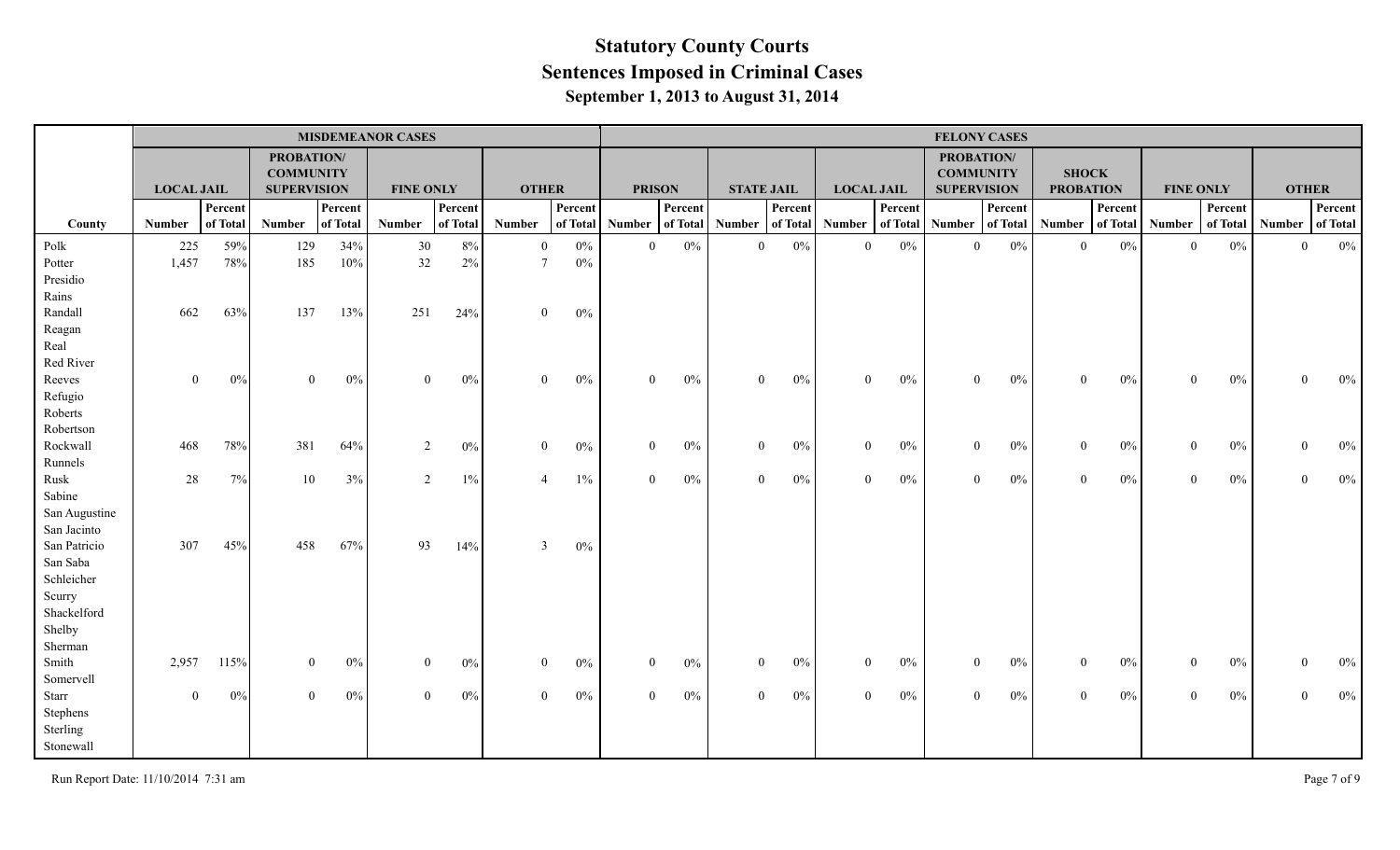|              |                   |          |                                                             |          | <b>MISDEMEANOR CASES</b> |          |                |         |                   |         |                          |         |                   |         |                                                             | <b>FELONY CASES</b> |                                  |         |                   |         |                   |              |
|--------------|-------------------|----------|-------------------------------------------------------------|----------|--------------------------|----------|----------------|---------|-------------------|---------|--------------------------|---------|-------------------|---------|-------------------------------------------------------------|---------------------|----------------------------------|---------|-------------------|---------|-------------------|--------------|
|              | <b>LOCAL JAIL</b> |          | <b>PROBATION/</b><br><b>COMMUNITY</b><br><b>SUPERVISION</b> |          | <b>FINE ONLY</b>         |          | <b>OTHER</b>   |         | <b>PRISON</b>     |         | <b>STATE JAIL</b>        |         | <b>LOCAL JAIL</b> |         | <b>PROBATION/</b><br><b>COMMUNITY</b><br><b>SUPERVISION</b> |                     | <b>SHOCK</b><br><b>PROBATION</b> |         | <b>FINE ONLY</b>  |         |                   | <b>OTHER</b> |
|              |                   | Percent  |                                                             | Percent  |                          | Percent  |                | Percent |                   | Percent |                          | Percent |                   | Percent |                                                             | Percent             |                                  | Percent |                   | Percent |                   | Percent      |
| County       | <b>Number</b>     | of Total | Number                                                      | of Total | <b>Number</b>            | of Total | <b>Number</b>  |         | of Total   Number |         | of Total Number of Total |         | <b>Number</b>     |         | of Total   Number   of Total                                |                     | Number                           |         | of Total   Number |         | of Total   Number | of Total     |
| Sutton       |                   |          |                                                             |          |                          |          |                |         |                   |         |                          |         |                   |         |                                                             |                     |                                  |         |                   |         |                   |              |
| Swisher      |                   |          |                                                             |          |                          |          |                |         |                   |         |                          |         |                   |         |                                                             |                     |                                  |         |                   |         |                   |              |
| Tarrant      | 13,647            | 84%      | 2,360                                                       | 14%      | 307                      | 2%       | $\theta$       | $0\%$   |                   |         |                          |         |                   |         |                                                             |                     |                                  |         |                   |         |                   |              |
| Taylor       | 1,159             | 64%      | 549                                                         | 30%      | 366                      | 20%      | $\theta$       | $0\%$   |                   |         |                          |         |                   |         |                                                             |                     |                                  |         |                   |         |                   |              |
| Terrell      |                   |          |                                                             |          |                          |          |                |         |                   |         |                          |         |                   |         |                                                             |                     |                                  |         |                   |         |                   |              |
| Terry        |                   |          |                                                             |          |                          |          |                |         |                   |         |                          |         |                   |         |                                                             |                     |                                  |         |                   |         |                   |              |
| Throckmorton |                   |          |                                                             |          |                          |          |                |         |                   |         |                          |         |                   |         |                                                             |                     |                                  |         |                   |         |                   |              |
| Titus        |                   |          |                                                             |          |                          |          |                |         |                   |         |                          |         |                   |         |                                                             |                     |                                  |         |                   |         |                   |              |
| Tom Green    | 695               | 77%      | 202                                                         | 22%      | 10                       | 1%       | $\theta$       | $0\%$   |                   |         |                          |         |                   |         |                                                             |                     |                                  |         |                   |         |                   |              |
| Travis       | 11,117            | 85%      | 1,889                                                       | 14%      | 32                       | 0%       | $\overline{0}$ | $0\%$   | $\theta$          | $0\%$   | $\overline{0}$           | 0%      | $\overline{0}$    | $0\%$   | $\mathbf{0}$                                                | $0\%$               | $\overline{0}$                   | $0\%$   | $\overline{0}$    | $0\%$   |                   | $0\%$        |
| Trinity      |                   |          |                                                             |          |                          |          |                |         |                   |         |                          |         |                   |         |                                                             |                     |                                  |         |                   |         |                   |              |
| Tyler        |                   |          |                                                             |          |                          |          |                |         |                   |         |                          |         |                   |         |                                                             |                     |                                  |         |                   |         |                   |              |
| Upshur       |                   |          |                                                             |          |                          |          |                |         |                   |         |                          |         |                   |         |                                                             |                     |                                  |         |                   |         |                   |              |
| Upton        |                   |          |                                                             |          |                          |          |                |         |                   |         |                          |         |                   |         |                                                             |                     |                                  |         |                   |         |                   |              |
| Uvalde       |                   |          |                                                             |          |                          |          |                |         |                   |         |                          |         |                   |         |                                                             |                     |                                  |         |                   |         |                   |              |
| Val Verde    | 68                | 29%      | 113                                                         | 49%      | 31                       | 13%      | $\overline{0}$ | $0\%$   |                   |         |                          |         |                   |         |                                                             |                     |                                  |         |                   |         |                   |              |
| Van Zandt    | 119               | 48%      | 108                                                         | 44%      | 9                        | 4%       |                | $0\%$   | $\theta$          | $0\%$   | $\theta$                 | 0%      | $\theta$          | $0\%$   | $\theta$                                                    | $0\%$               | $\Omega$                         | $0\%$   | $\overline{0}$    | $0\%$   |                   | 100%         |
| Victoria     | 501               | 55%      | 571                                                         | 63%      | 125                      | 14%      | 3              | $0\%$   |                   |         |                          |         |                   |         |                                                             |                     |                                  |         |                   |         |                   |              |
| Walker       | 42                | 8%       | 155                                                         | 29%      | 221                      | 42%      | 199            | 38%     |                   |         |                          |         |                   |         |                                                             |                     |                                  |         |                   |         |                   |              |
| Waller       | 182               | 143%     | 58                                                          | 46%      | $7\phantom{.0}$          | 6%       | 70             | 55%     |                   |         |                          |         |                   |         |                                                             |                     |                                  |         |                   |         |                   |              |
| Ward         |                   |          |                                                             |          |                          |          |                |         |                   |         |                          |         |                   |         |                                                             |                     |                                  |         |                   |         |                   |              |
| Washington   | 320               | 63%      | 371                                                         | 73%      | 81                       | 16%      | $\theta$       | $0\%$   |                   |         |                          |         |                   |         |                                                             |                     |                                  |         |                   |         |                   |              |
| Webb         | 87                | 9%       | 250                                                         | 27%      | 103                      | 11%      | $\theta$       | $0\%$   |                   |         |                          |         |                   |         |                                                             |                     |                                  |         |                   |         |                   |              |
| Wharton      |                   |          |                                                             |          |                          |          |                |         |                   |         |                          |         |                   |         |                                                             |                     |                                  |         |                   |         |                   |              |
| Wheeler      |                   |          |                                                             |          |                          |          |                |         |                   |         |                          |         |                   |         |                                                             |                     |                                  |         |                   |         |                   |              |
| Wichita      |                   | 0%       | $\Omega$                                                    | 0%       | $\mathcal{L}$            | 0%       | $\Omega$       | $0\%$   |                   | 0%      | $\Omega$                 | $0\%$   | 0                 | $0\%$   | $\theta$                                                    | $0\%$               | $\Omega$                         | $0\%$   | $\Omega$          | $0\%$   |                   | 0%           |
| Wilbarger    |                   |          |                                                             |          |                          |          |                |         |                   |         |                          |         |                   |         |                                                             |                     |                                  |         |                   |         |                   |              |
| Willacy      |                   |          |                                                             |          |                          |          |                |         |                   |         |                          |         |                   |         |                                                             |                     |                                  |         |                   |         |                   |              |
| Williamson   | 3,102             | 80%      | 1,199                                                       | 31%      | 206                      | 5%       | $\Omega$       | $0\%$   |                   |         |                          |         |                   |         |                                                             |                     |                                  |         |                   |         |                   |              |
| Wilson       |                   |          |                                                             |          |                          |          |                |         |                   |         |                          |         |                   |         |                                                             |                     |                                  |         |                   |         |                   |              |
| Winkler      |                   |          |                                                             |          |                          |          |                |         |                   |         |                          |         |                   |         |                                                             |                     |                                  |         |                   |         |                   |              |